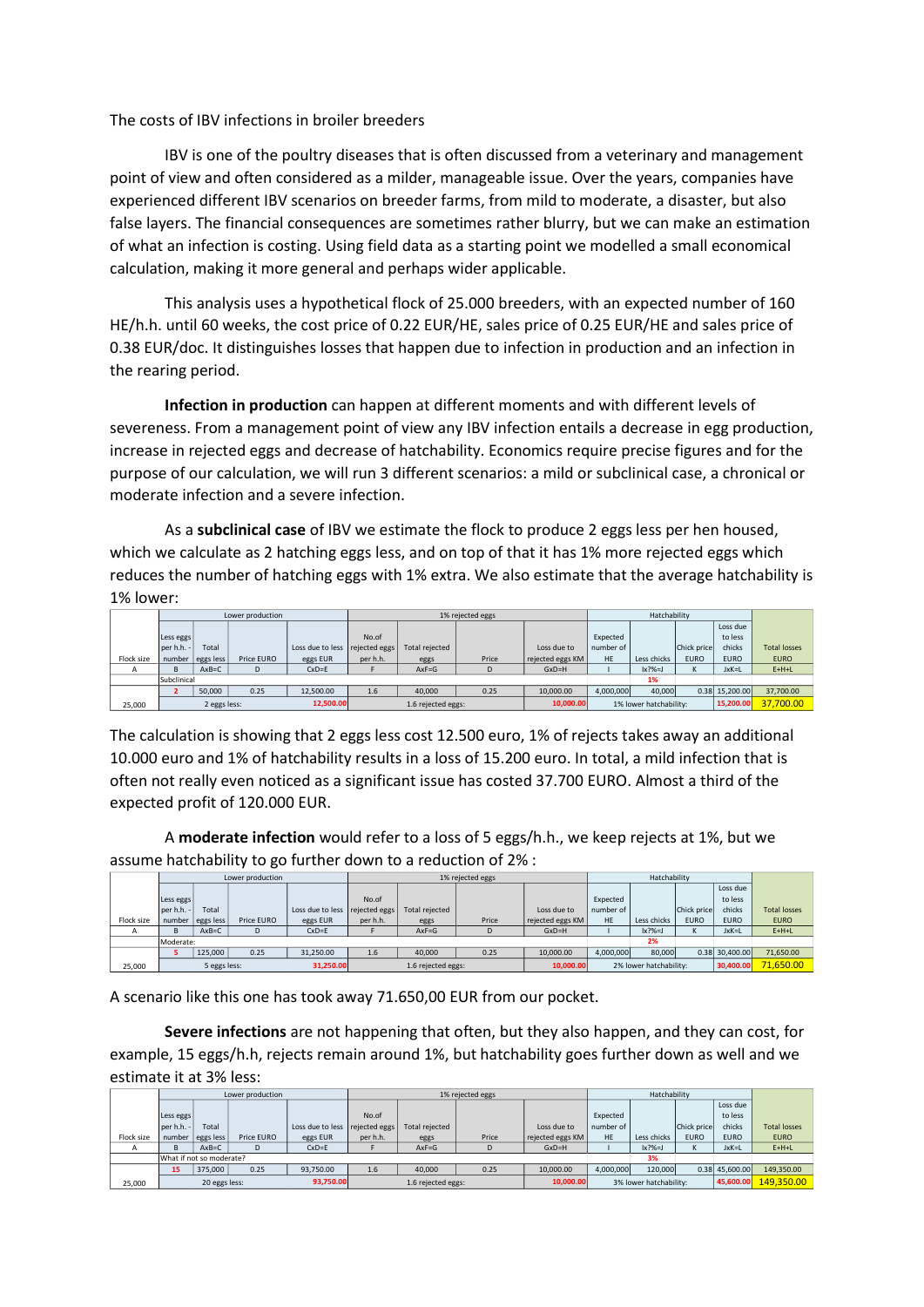A situation like this does not only costs us all of the expected profit of 120.000 EUR, but we have to find a way how to cover a further loss of almost 30.000 EUR. How to survive.

**Infections in rearing** are generally considered less dangerous, and perhaps even less likely to happen as we vaccinate quite often. However, an early infection that happens during first 2 weeks of the bird's life can have a big influence. Such an early infection can result in so called false layers, birds that look perfectly normal, but IBV has damaged their reproductive tract very early and the damage becomes visible only when they start making eggs and die due to the build up of liquid in their belly. They die just when you made the full investment, finished rearing, and expect to finally start seeing some money in return.

The economic calculation of a case of false layers is somewhat different then the calculation of an infection in production. The losses are generated due to mortality of birds that happens in the period from 26 to 32 weeks of age, so just after we made a full investment in their rearing. Furthermore, we did not only lose those birds, but we lost their egg production as well.

We know from experience that the problem of false layers is not limited to mortality. We see that flocks with an incidence of false layers also have problems with production per hen present and with hatchability, as the egg formation of birds that are slightly infected seems to be impaired as well. However, as we do not have reliable data on this, we did not include it in our financial calculations. .

For the purpose of the calculation, we estimate the value of a pullet at 14,00 EUR, which includes all the costs invested into a bird until the start of the production.

To estimate the loss of potential production, we use a standard of 160 HE/h.h. by week 60, each with a sales price of 0,25 EUR. Nevertheless, until week 60, those birds would also insure a cost of maintenance (mainly feed) which we estimate at approximately 16 euro/bird. This cost of maintenance needs to be deducted from the income the sale of eggs would generate.

Using these inputs, we make a similar calculation as with the production infection and we look into subclinical losses of 1% of birds, moderate loss of 5% birds and high loss of 15% of birds:

|                              |               |                   | LOSS OF INVESTMENT INTO LOST BIRDS |                  |                              | LOSS OF POTENTIAL PRODUCTION FROM DEAD BIRDS |                     |                               |             |                     |
|------------------------------|---------------|-------------------|------------------------------------|------------------|------------------------------|----------------------------------------------|---------------------|-------------------------------|-------------|---------------------|
|                              |               |                   |                                    |                  |                              |                                              |                     | Cost of lost                  |             |                     |
|                              |               |                   |                                    |                  |                              |                                              |                     |                               |             |                     |
|                              |               |                   |                                    |                  |                              |                                              |                     | <b>birds</b>                  |             |                     |
|                              |               |                   |                                    |                  |                              |                                              |                     | Imaintanence                  | Value lost  |                     |
|                              |               |                   | Value of birds Direct loss of      |                  | Expected                     |                                              |                     | Value of lost Ifrom 28th till | through not |                     |
|                              |               | No.of             | lin 28th week                      | dead birds       | number of eggs   Lost eggs - |                                              | $eggs - price$      | 60th week -                   | produced    | <b>TOTAL LOSSES</b> |
|                              | Flock size    |                   | dead birds (avg). EURO             | <b>EURO</b>      | from dead birds total        |                                              | 0,25 EURO           | 16.00 EUR/bird eggs           |             | <b>EURO</b>         |
| Moderate                     |               |                   |                                    |                  |                              |                                              |                     |                               |             |                     |
| lossess :                    | A             | $A \times \% = B$ | C                                  | $B \times C = D$ | E                            | $BxE = F$                                    | $F \times 0.25 = G$ | $B \times 25,00 = H$          | $G-H=I$     | $D+I=J$             |
| Subclinical loses:           |               |                   |                                    |                  |                              |                                              |                     |                               |             |                     |
| 1% mortality                 | 25,000        | 250               | 14.00                              | 3,500.00         | 160                          | 40,000                                       | 10,000.00           | 4,000.00                      | 6,000.00    | 9,500.00            |
|                              | <b>LOSSES</b> |                   |                                    | 3,500.00         |                              |                                              |                     |                               | 6,000.00    | 9,500.00            |
| <b>Moderate loses:</b>       |               |                   |                                    |                  |                              |                                              |                     |                               |             |                     |
| 5% mortality                 | 25,000        | 1,250             | 14.00                              | 17,500.00        | 160                          | 200,000                                      | 50,000.00           | 20,000.00                     | 30,000.00   | 47,500.00           |
|                              | <b>LOSSES</b> |                   |                                    | 17,500.00        |                              |                                              |                     |                               | 30,000.00   | 47,500.00           |
| But what if not so moderate? |               |                   |                                    |                  |                              |                                              |                     |                               |             |                     |
| 15%                          |               |                   |                                    |                  |                              |                                              |                     |                               |             |                     |
| mortality                    | 25000         | 3,750             | 14.00                              | 52,500.00        | 160                          | 600,000                                      | 150,000.00          | 60,000.00                     | 90,000.00   | 142,500.00          |
|                              | <b>LOSSES</b> |                   |                                    | 52,500.00        |                              |                                              |                     |                               | 90,000.00   | 142,500.00          |

1% of false layers is not a very high figure and if the necropsy is not done very regularly it is often overlooked, but it costs 9.500 Euro. 5% false layers takes away almost 50.000 euro, but 15% or more leads us to a potential bankruptcy.

Hopefully, these figures give a wider understanding of the financial impact of IBV, but we wanted also to consider it in relation to the cost of IBV protection of the flock. For those purposes, we have